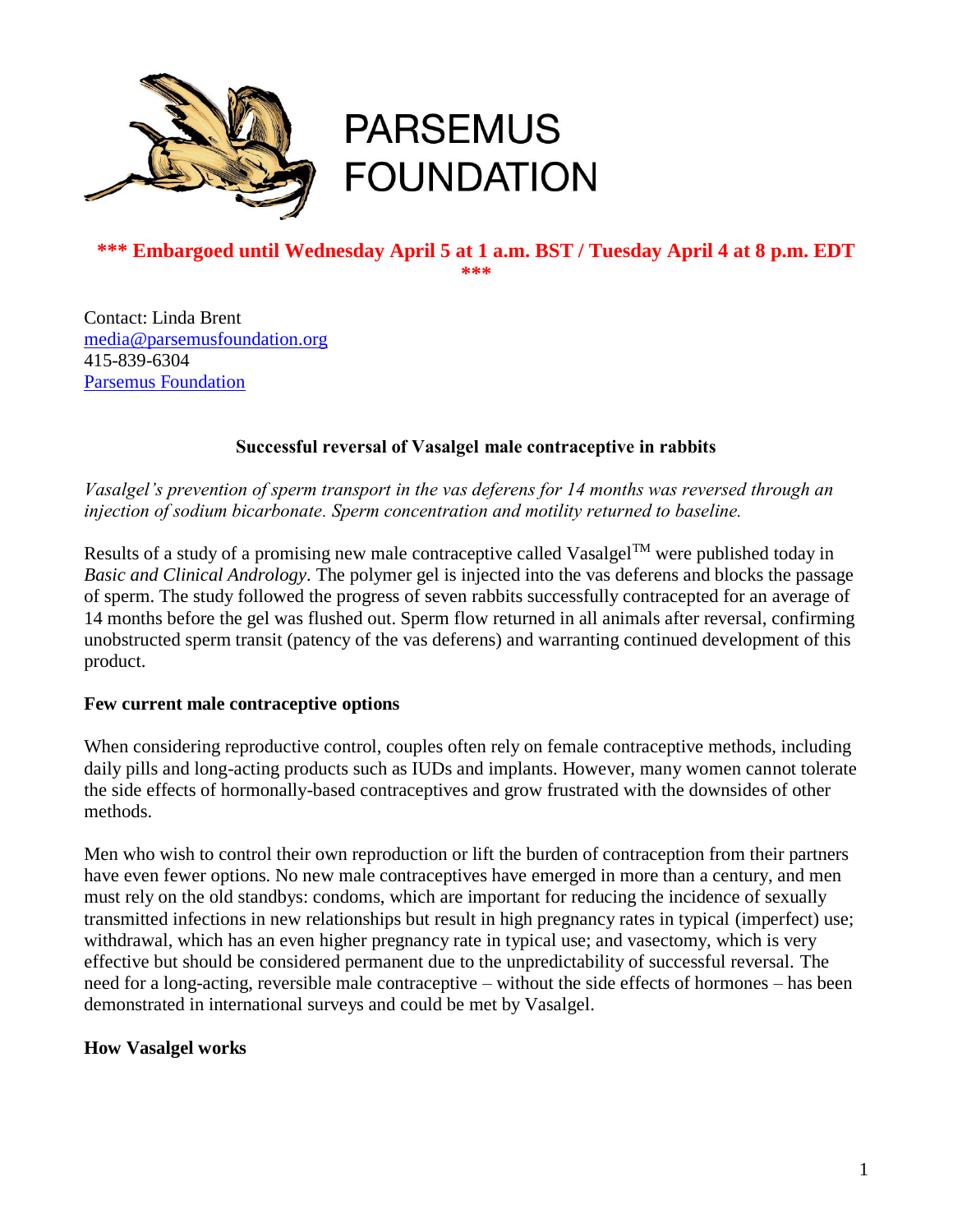Vasalgel functions like a reversible vasectomy, blocking or filtering out sperm. The device is implanted into the vasa deferentia (singular: vas deferens) – the small tubes that transport sperm from the testes. It is composed of high molecular weight polymer powder dissolved in dimethyl sulfoxide (DMSO), a biocompatible solvent. The resulting Vasalgel implant remains in a soft gel-like state that allows watersoluble molecules to pass but not larger structures such as spermatozoa. This quality is thought to be a benefit for preventing back-pressure on sperm storage areas. The contraceptive effect lasts for years, and, importantly, is developed to be reversible by a second injection to dissolve the Vasalgel.

## **Demonstration of efficacy and reversibility in rabbits**

In a previous publication in 2016 [\(https://www.ncbi.nlm.nih.gov/pmc/articles/PMC4812607/\)](https://www.ncbi.nlm.nih.gov/pmc/articles/PMC4812607/), the research team reported Vasalgel provided effective contraception in rabbits. Vasalgel produced a rapid onset of azoospermia, with no live sperm in semen samples collected as early as 29–36 days postimplantation, and the effect was durable over a 12-month period. The device was safe and was welltolerated by the rabbits with minimal effects on the structure of the vasa deferentia.

The follow-up study published today reported the results of reversing the contraceptive effect of Vasalgel in the same rabbits. Seven rabbits, successfully contracepted for 14 months following Vasalgel implant, underwent a reversal procedure. A sodium bicarbonate (baking soda) solution was injected into the vasa deferentia of each rabbit to dissolve the implants and clear the blockage. Baking soda is known for its ability to safely neutralize acids. In this case, the bicarbonate solution neutralizes and breaks down the hydrogel structure of the polymer gel. Sperm flow returned quickly, as evidenced by spermatozoa present in the semen of all animals.

Further evaluation of the sperm characteristics after reversal indicated sperm concentrations and sperm motility were similar to baseline levels, an important first step to a return of fertility. The sperm forward progression measurements were significantly lower than the baseline measurements but increased consistently during six months of follow-up semen collection.

Microscopic evaluation of the vasa deferentia indicated that most had an intact epithelial lining (inner lining tissue) and were clear of the gel. A smaller proportion of tissues contained residual gel, and an occasional secondary intraluminal inflammatory response (minor inflammation inside the vas deferens) was observed. Rabbits have unusually large and thus vulnerable acrosomes (caps) on the heads of their sperm, which were not observed following reversal. Residual material may have impacted the sperm forward progression and caused loss of acrosomes during transit through the vas.

"The results of the Vasalgel reversibility study in rabbits indicate the implant could be removed resulting in a quick return of sperm flow," said lead author Donald Waller, Ph.D. "We were pleased that the number of sperm and their motility after reversal were no different from baseline measures. More flushing during reversal may be needed to remove traces of the gel from the vas deferens, which appeared to impact other sperm characteristics."

The results of the study provide momentum for continued development of Vasalgel as a male contraceptive.

The DOI for this article is: 10.1186/s12610-017-0051-1. After Wednesday April 5 at 1 a.m. BST / Tuesday April 4 at 8 p.m. EDT the full-text version of the study will be available online at: <https://bacandrology.biomedcentral.com/articles/10.1186/s12610-017-0051-1>